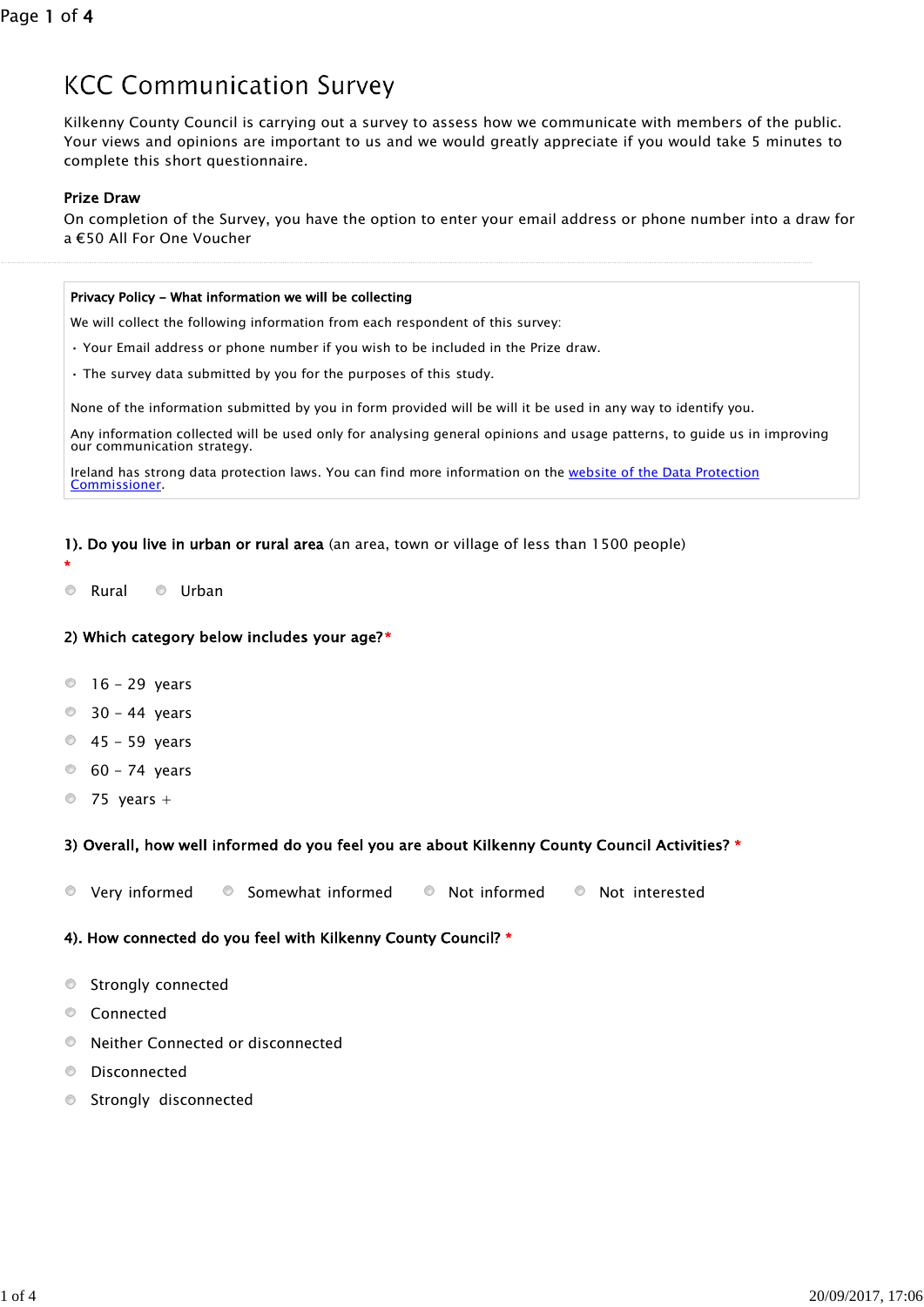# 5) Are you aware of any of the following communication channels provided by Kilkenny County Council? Check All That Apply

- Local radio announcements
- **Kilkenny County Council News & Notices Page in Kilkenny People**
- **D** Online Community Newsletter
- **Kilkenny Alerts Service (Map Alerter)**
- **E** Kilkenny Council Council's Facebook page
- **E** Annual Reports
- **E** Kilkenny County Councils Twitter Feeds (@KilkennNotices / @Kilkenny)
- **E** Kilkenny County Council website (Kilkennycoco.ie)

# 6) Where are you most likely to hear about Council activities? \*

- O On the local radio
- **EXECUTE:** Kilkenny County Council websites
- **Through the local newspapers**
- **EXILLENCHIPS COUNTY Council Online Community Newsletter**
- Via Kilkenny County Councils Twitter Feeds (@KilkennNotices / @Kilkenny)
- **Through Kilkenny Council Council's Facebook page**
- At Kilkenny Councils Service Locations (County/Town Hall, Offices or Libraries)
- **C** Kilkenny Alerts Service (Map Alerter)
- Word of mouth I rely on family and friends
- Via Political Leaflet or Flyer
- Other (please specify)

# 7) Have you had direct contact with Kilkenny County Council in the last 12 Months? \*

O Yes O No

# If yes, How so? \*

- At Service location (County/Town Hall, Offices or Libraries)
- Other face to face contact
- **C** Email
- Through a public representative (Councillor, TD or MEP)
- Via Social Media
- <sup>O</sup> Phone
- Other (please specify) $\circ$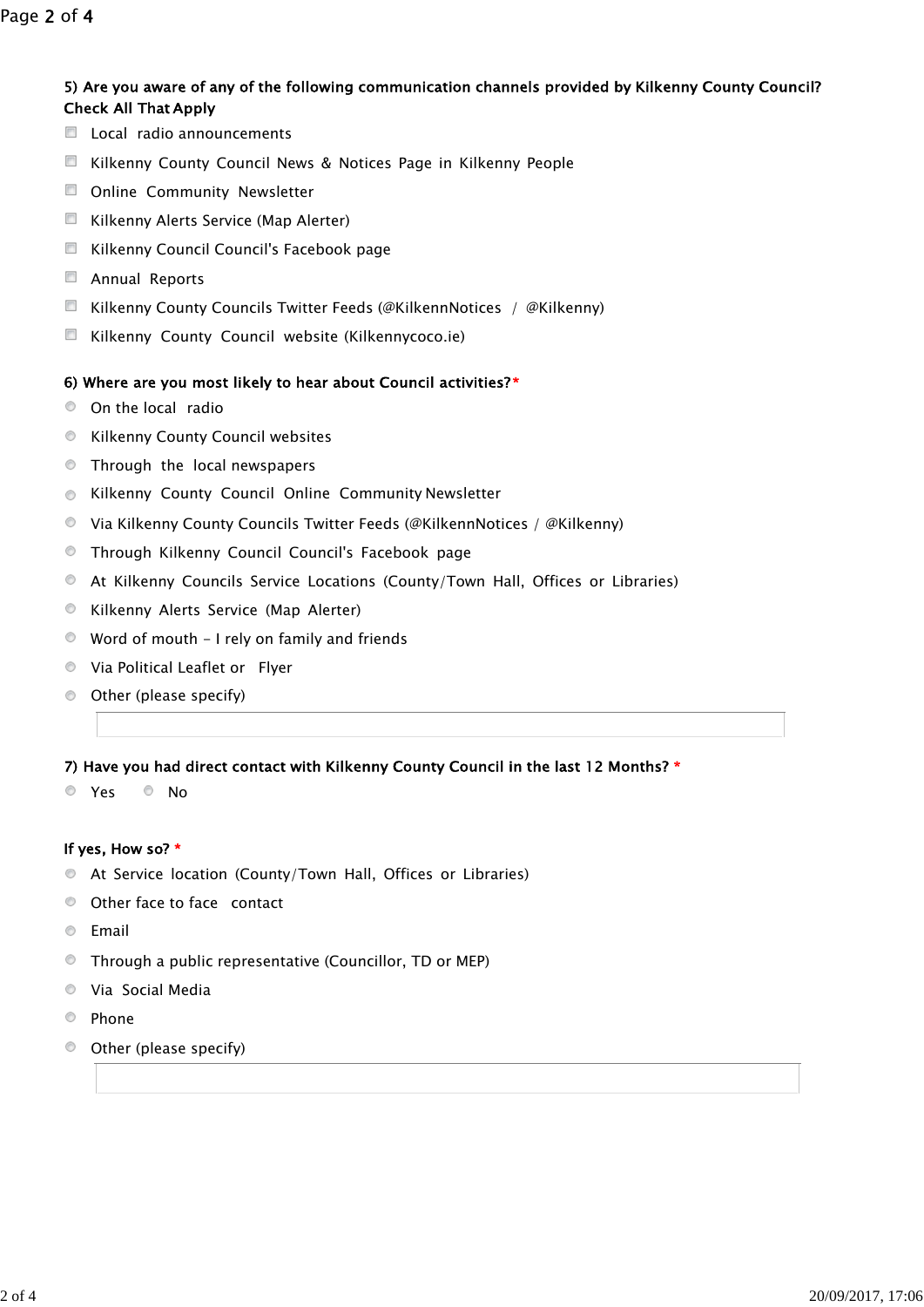# 8) What you're interested in receiving information on?

|                                                               | <b>Interested</b> | Not interested |
|---------------------------------------------------------------|-------------------|----------------|
| Arts & Heritage news publications & events                    | Ø                 | $\circledcirc$ |
| <b>Council Reports &amp; Council Meeting Minutes</b>          | $\circ$           | $\circ$        |
| Housing & accommodation information and<br>news               | $\circledcirc$    | ø              |
| <b>Public &amp; Community Consultations</b>                   | $\circ$           | $\circ$        |
| Parks & playground developments                               | $\circledcirc$    | ø              |
| Future planning & developments (County &<br>Local Area Plans) | $\circ$           | $\circ$        |
| Individual planning applications                              | $\circledcirc$    | ø              |
| Road works & closures                                         | $\circ$           | $\circ$        |
| Waste & recycling information                                 | $\circ$           | $\circledcirc$ |
| Library Services, news & events                               | $\circ$           | $\circ$        |
| Business support, advice & events                             | $^{\circ}$        | Ø              |
| Kilkenny Public Participation Network (PPN)<br>information    | $\circ$           | $\circ$        |
| Budgets and financial information                             | O                 | $\circledcirc$ |

What topics or service areas are you interested in receiving information on? \*

Are there any other topics or service areas that you are interested in receiving information on?